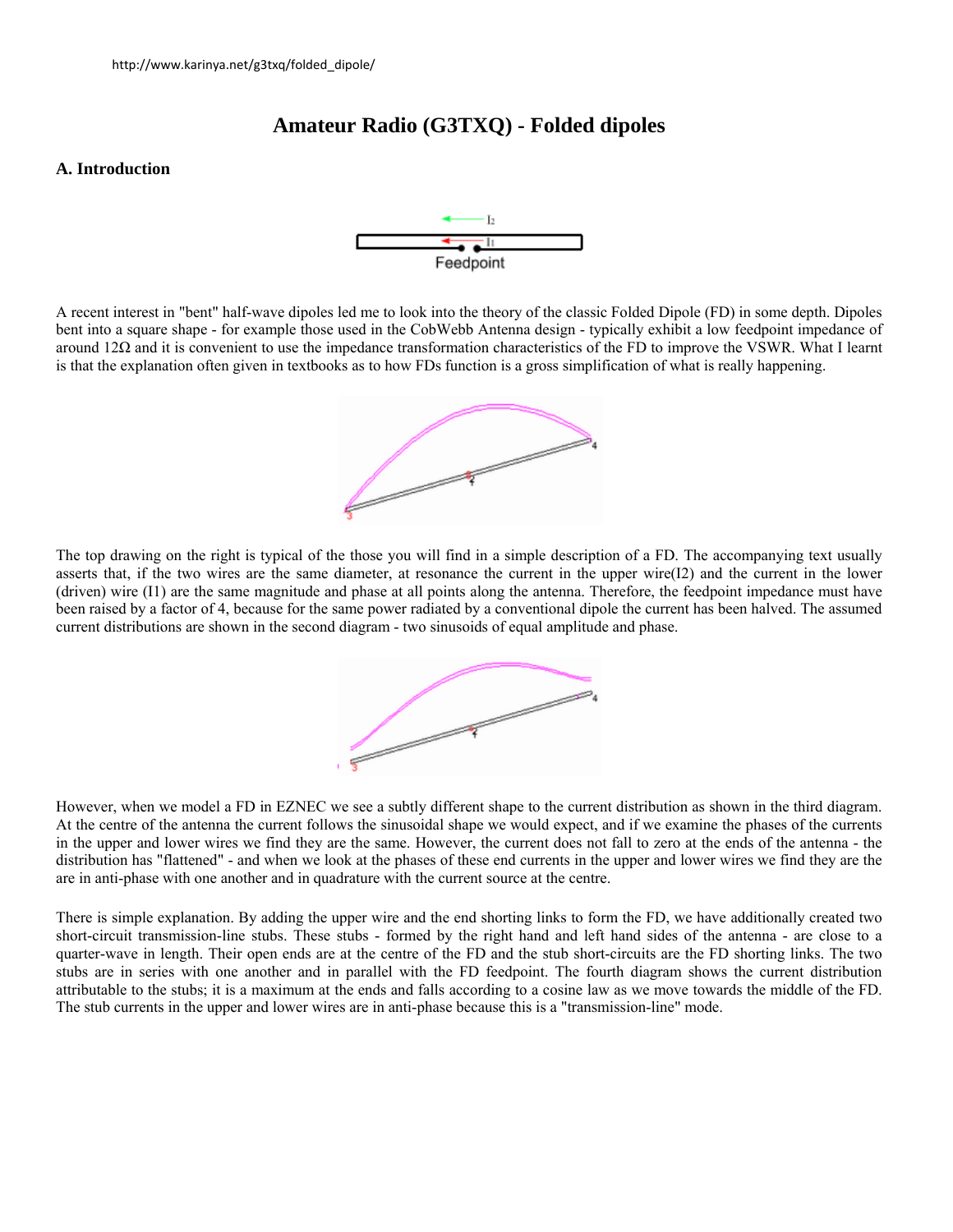

**So, the current at any point along the FD is the superposition of two currents: the "antenna-mode" or "common-mode" current which is maximum at the centre of the antenna and which is responsible for the radiation; and the "stub-mode" or "differential-mode" current which is maximum at the ends of the antenna and which does not cause radiation.**

Interestingly, early versions of the ARRL Antenna Book have a section on FDs which recognises the stub-effect, but the latest (21st Edition) does not mention it.

We can check the validity of this argument fairly easily by examining the currents in the EZNEC model. With a 1A current source we find that the current flowing in the shorting links is 0.23A. If we are right that this is stub-mode current, it will fall according to the relationship  $0.23*cos(\theta)$  as we move towards the middle of the FD. At the same time the "antenna-mode" current will rise from zero according to the relationship 1\*sin(θ). At some point the two currents will be equal and, because they are in phase quadrature, the net current will have a phase angle of 45°

```
 Equal magnitude currents occur at distance θ from the ends. 
So: 0.23*cos(\theta) = 1*sin(\theta)Giving \theta = \tan^{-1}(0.23) = 13^{\circ}At this point, net current = 1.414*sin(\theta) = 0.318A at a phase angle of 45°
```
If we now check this prediction against the net currents predicted in the EZNEC model we find that the current in the segment nearest to the 13° position is 0.33A at a phase angle of 46.9° - sufficiently close to support the "stub hypothesis".

## **B. Implications**

By using the multiple-source capability of EZNEC it is possible to separate out the antenna-mode characteristics from the stubmode characteristics, and thereby get a better understanding of the implications for antenna design. Our primary concern is to know what difference the two stubs will make to the tuning and the bandwidth of the antenna. The model used for the following discussion was a 34ft dipole constructed from #14 copper wire with the upper and lower wires separated by 6".

#### **i) Tuning**

The antenna-mode resonance for the antenna occurs at 13.72MHz, where the feedpoint impedance is [288+j0] Ohms. This implies a length formula of  $l = 466/f$  which is reasonably close to the ARRL Antenna Book formula of  $l = 468/f$ .

The stub-mode quarter-wave resonance for this wire gauge and spacing occurs at 14.35MHz, implying a formula of  $I = Vf * 493 / f$ if we assume a Velocity Factor of 0.99. Again, this is close to the ARRL Antenna Book formula of  $l = Vf * 492 / f$ .

Because 17ft stubs are shorter than a quarter-wave they are inductive at +j9000, and this modifies the antenna-mode impedance slightly at 13.72MHz such that the net FD impedance is [289+j5.7]. Consequently the FD becomes resonant at a marginally lower frequency - 13.70MHz - where the antenna-mode impedance is slightly capacitive and offsets the parallel inductance of the stubs.

Note that an antenna whose stub Velocity Factor is 0.95 will not be de-tuned in any way because the antenna-mode length is identical to the stub-mode length; the stub will be exactly a quarter wave long and its shunting effect on the feedpoint impedance will be minimal.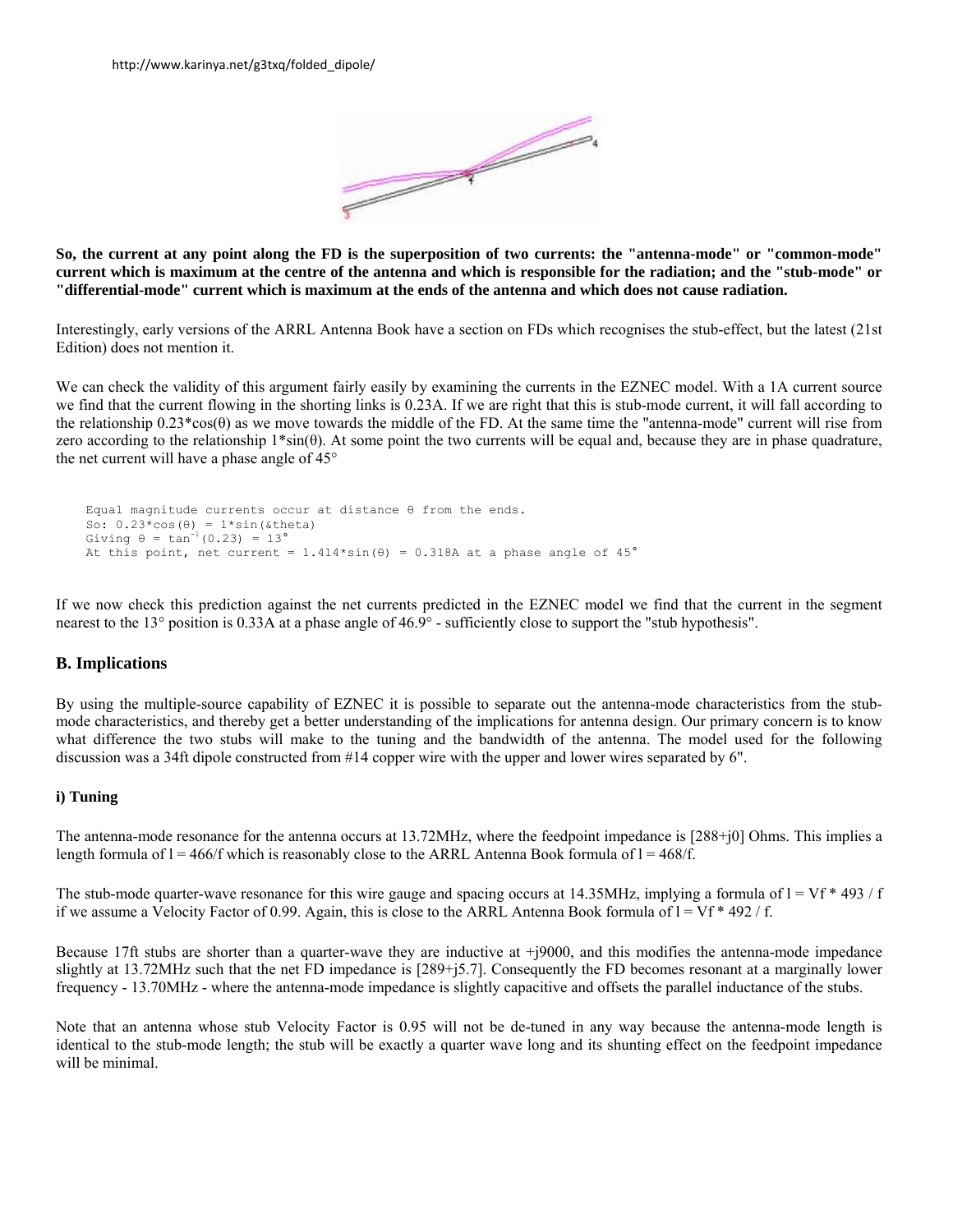The reverse happens when the stub Velocity Factor is just below 0.95. The stub is longer than a quarter-wave at the antenna-mode resonant frequency and therefore capacitive. This forces the FD resonance to rise to a frequency where the inductance of the antenna-mode impedance offsets the stub capacitance.

A major problem arises when the stub Velocity Factor is significantly below 0.95 as might be the case if the FD is constructed from  $300\Omega$  ribbon or even twin-flex. There are two exacerbating effects:

- The drop in characteristic impedance (which often accompanies the reduced Velocity Factor) reduces the stub reactance and makes its shunting effect more pronounced
- The increased stub length results in a shunting reactance so low that there is no frequency where it can be offset by the reactive component of the antenna-mode impedance.

Fortunately, there is a neat solution to the problem. By moving the shorting links in from the end of the FD to a point where the stubs become a quarter-wavelength, we will make their shunting effect negligible without any significant impact on the antennamode characteristics.

**In summary: stub Velocity Factors above 0.95 will cause the FD resonant frequency to reduce slightly, and Velocity Factors below 0.95 will cause it to increase, by amounts which also depend on the stub characteristic impedance. In these cases, small adjustments to the overall length of the antenna should be sufficient to tune it successfully. However, a combination of low Velocity Factor and low characteristic impedance (e.g. Vf=0.7 and Zo=100) may make it impossible to find a resonant frequency; in these cases the end shorting links should be moved towards the centre of the antenna, to a point where the stub is a quarter wavelength. The formulae given in the ARRL Antenna Book form a useful starting point:** 



The first chart on the right shows, for a range of Characteristic Impedances and Velocity Factors, what happens to the feedpoint impedance SWR (left Y axis) and phase angle (right Y axis) if we don't move the shorting links inwards. Note:

- At a Velocity Factor of around 0.95 there is no impact on feedpoint impedance, no matter what the Characteristic Impedance;
	- Wire having a Characteristic Impedance of 300Ω or higher, with a Velocity Factor of 0.85 or higher, has only a minor impact.
	- Wire with a Characteristic Impedance of 100 $\Omega$  or lower, with a Velocity Factor of 0.88 or lower, probably should not be used without moving the shorting links inwards.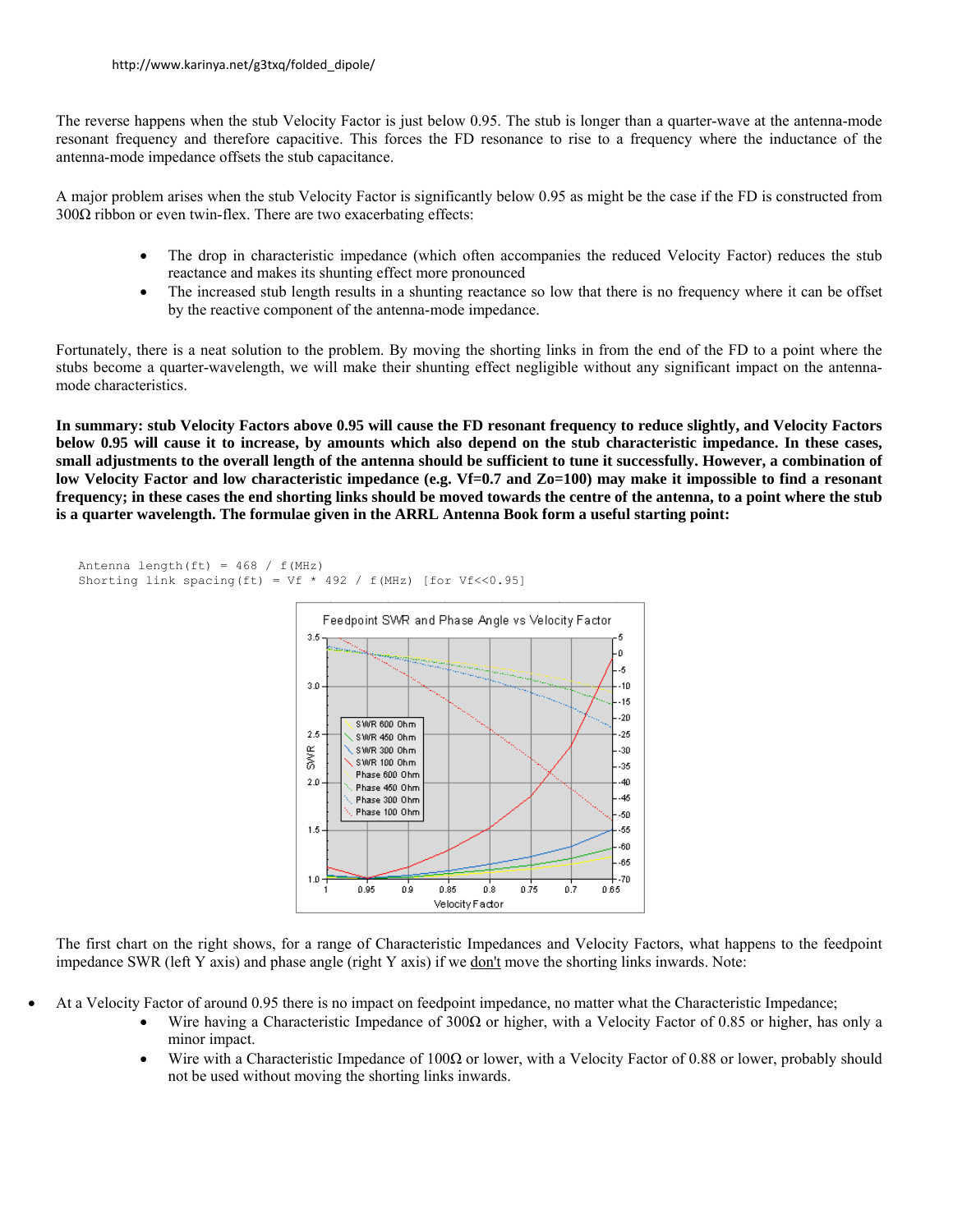

The second chart on the right shows, for a range of Characteristic Impedances and Velocity Factors, what happens if instead of moving the shorting links inwards we compensate by shifting frequency. The chart shows the minimum SWR achievable (left Y axis) and the frequency offset required as a percentage (right Y axis). Note:

- At Velocity Factors close to unity, the resonant frequency falls slightly. This is because the stub is less than a quarter-wave long and therefore inductive. The fall in frequency introduces a compensating capacitive component to the common-mode impedance.
- At Velocity Factors below 0.95, the resonant frequency rises. The stub is longer than a quarter-wave and therefore capacitive. The rise in frequency introduces a compensating inductive component into the antenna common-mode impedance
- At Velocity Factors around 0.95 there is no frequency detuning and no impact on feedpoint impedance, whatever the Characteristic Impedance;
- Wire having a Characteristic Impedance of 300 $\Omega$  or higher, with a Velocity Factor of 0.85 or higher, has only a minor impact on feedpoint impedance, although minimum SWR occurs as much as 0.75% higher in frequency.
- Wire with a Characteristic Impedance of 100 $\Omega$  or lower, and with a Velocity Factor of 0.8 or lower, has an unacceptable minimum SWR and it is impossible to find any frequency where the antenna is resonant.

# **ii) Bandwidth**

Most descriptions of the FD claim that it has a wider VSWR bandwidth than a single-wire dipole. Mostly no explanation is given as to why. If an explanation is given, it is usually attributed to the "stub effect" producing offsetting reactance as the frequency is moved away from resonance; the modelling results tell a different story!

A 34ft dipole comprising a single #14 gauge wire has a VSWR bandwidth (ref 73Ω) of 950KHz. The 34ft FD constructed with two #14 gauge wires spaced by 6" has a VSWR bandwidth (ref 288Ω) of 1380KHz. So the FD certainly has extended the VSWR bandwidth by a significant 45%.

**However, if we examine the "antenna-mode" of the FD (i.e. ignoring the stubs) we find that it has a VSWR bandwidth of 1340KHz. In other words, 97% of the bandwidth enhancement can be attributed to the increased width of the radiating element, and only 3% to any stub effect. We could achieve close to the same bandwidth enhancement by constructing a conventional dipole with "legs" comprising two wires spaced by 6" in the manner of a classic "cage dipole".**

# **C. Practical experiments**